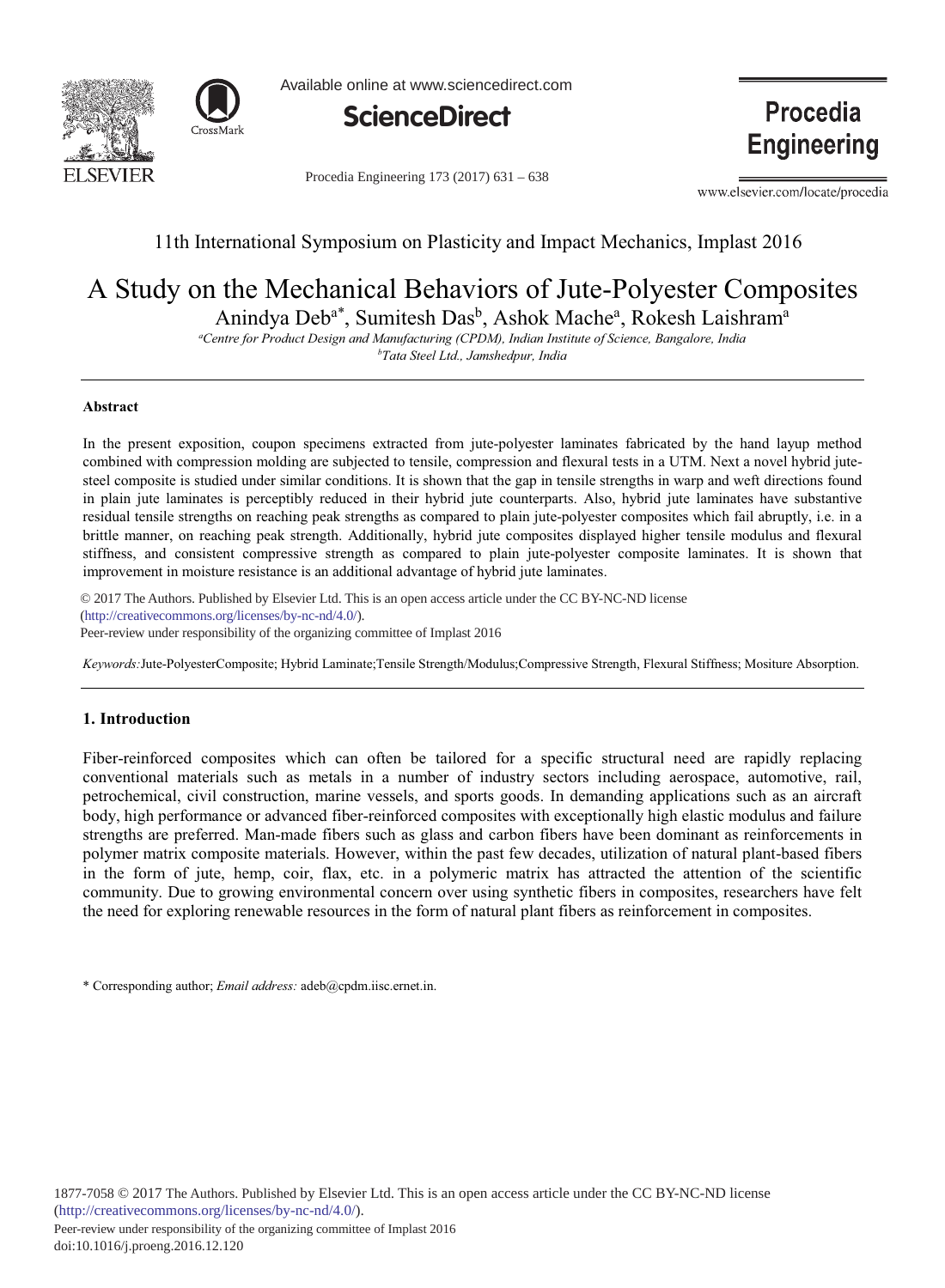As an additional benefit, such a consideration would ensure good economic returns for cultivation of the abovementioned natural fibers. When compared with man-made fibers, natural fibers are generally of lower cost and density, and are biodegradable with acceptable specific mechanical properties. Also, unlike glass fibers, these are generally not hazardous to health. Hence, it makes a lot of sense to study and characterize natural fiber-reinforced composites for common applications in which these are still relatively rare.

Bledzki and Gassan [1] have reviewed the most readily-used natural fibers in polymer composites up until 1999 in their review paper. Faruk et al. [2] in their paper reviewed more recently-used natural fibers as reinforcement in polymer composites (from 2000 to 2010). Summerscales et al. [3] in Part 1 of their review paper discussed in detail growth, harvesting, fiber separation and then characterization of bast fibers. Bast fibers included were jute, hemp, nettle, kenaf and flax. In Part 2 [4] of their review the same authors focused on micromechanics-based prediction of the properties of natural bast fiber reinforced composites, manufacturing techniques, and characterization using microscopy, mechanical, chemical and thermal techniques. The review concluded with a brief overview of potential applications and environmental considerations which might expedite or constrain the adoption of these composites. Ku et al. [5] reported a detailed review of the tensile properties of natural fiber reinforced polymer composites. In this review, various aspects such as effect of fiber volume fraction and surface treatment of fibers on tensile strength of composites were discussed.

It may be pointed out that relatively few studies are available on mechanical characterization of jute fiber based composite laminates [6-12]. Shah and Lakad [6] presented the mechanical properties of unidirectional jute-polyester and jute-epoxy composites as well their hybrid versions by adding glass fibers. Acha, Marcivich and Reboredo [7] carried out physical and mechanical characterization of jute fabric; the authors further investigated the effects of jute fiber treatments on the performance of resulting composites. Gowda, Naidu and Chhaya [8] evaluated various basic mechanical properties of jute-polyester composites such as tensile strength, compressive strength, flexural strength, impact strength, in-plane shear strength, inter-laminar shear strength and hardness. In their studies, the authors demonstrated the potential of this renewable source of natural fiber for use in a number of consumable goods. Ahmed and Vijayarangan [9] investigated mechanical behavior of isothalic polyester based untreated woven jutefabric composites under tensile, compressive, in-plane shear, inter-laminar shear and impact loading conditions.

One of the main concerns in the use of natural fiber reinforced composite materials is their susceptibility to moisture absorption and the effect of the latter on their physical, mechanical and thermal properties. A few authors have studied the moisture diffusion phenomenon in natural fiber based composites and the effect of moisture uptake on their properties  $[13 -16]$ .

In the current work, a systematic comparative study has been carried on the mechanical behaviors of jute-polyester composite laminates of varying ply counts, and the efficacy of hybridization with steel mesh is shown.

## 2. Materials and Methods

Commercially available bidirectional untreated woven jute mat with a thread count of  $17 \times 15$  (i.e. 17 and 15 yarns in warp and weft directions respectively per inch) was used as a reinforcement for the fabrication of jute-polyester composites in the current study. The area density of the commercially-available jute mat used was approximately 220 g/m<sup>2</sup> (gsm). The density of the jute fibers was likely to be in the range of 1.3-1.4 g/cc [3]. The thickness of jute mat was found to be around 0.5 mm. In Fig. 1 is shown a piece of jute mat used in the manufacturing of composite laminates. The matrix material was prepared from commercially available general purpose polyester (GPP) resin to which were added cobalt naphthenate accelerator and MEKP catalyst in a weight ratio of 1:0.015:0.015 respectively.

Jute-polyester (JP) composite laminates were manufactured for different volume fractions of jute fiber by the handlayup technique. Jute fabrics were pre-impregnated with the matrix material. The impregnated layers were placed one over the other and pressed for two hours in a compression molding machine. Uniform thickness was achieved by using spacers of desired thickness between the mold plates. After two hours, the laminate was removed from the mold and cured at room temperature for forty-eight hours. One such JP composite laminate is shown in Fig. 2.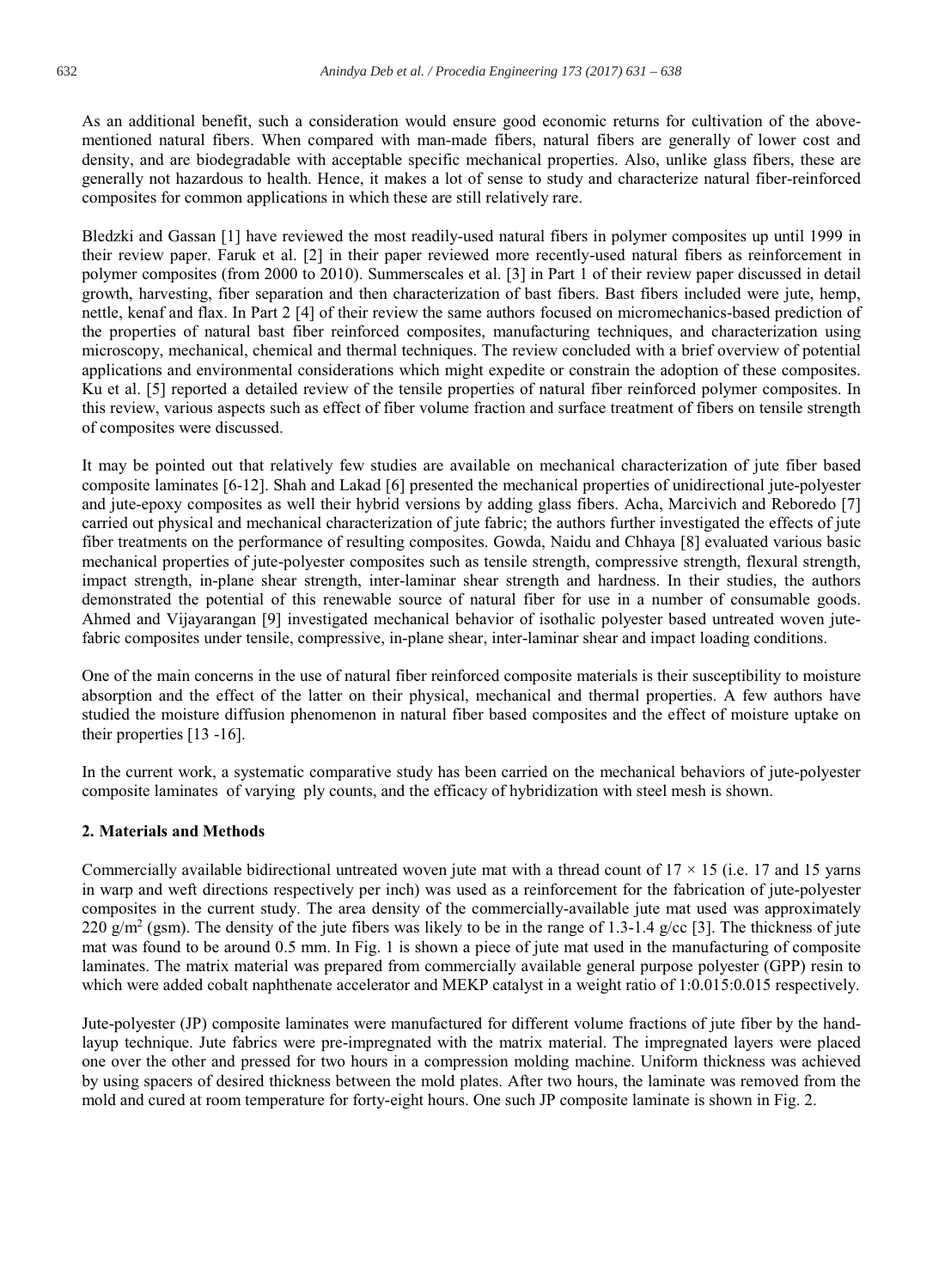633

Laminates with different counts of jute plies were fabricated. These laminates were designated as nJ, where  $n (= 4, 1)$ 5, 6, 7) is the number of jute plies in a given laminate. In addition, hybrid laminates with steel mesh plies interspersed between jute plies in a symmetrical configuration with respect to a laminate mid plane were made. The hybrid laminates were named as nJmS, where in addition to  $n (= 4)$  jute plies,  $m (= 1, 2, 3)$  is the number of steel plies incorporated in a laminate. Laminates of different configurations resulted in different volume fractions of jute. The volume fraction of jute fiber,  $V_f$ , can be calculated for a given laminate using the following relation:

$$
V_f = \frac{\rho_m W_f}{\rho_m W_f + \rho_f W_m + \frac{\rho_m \rho_f}{\rho_s} W_s}
$$
(1)

where,  $W_f$  = weight of jute fibers;  $W_m$  = weight of matrix i.e. resin;  $W_s$  = weight of steel plies;  $\rho_f$  = density of jute fibers;  $\rho_m$  = density of matrix; and,  $\rho_s$  = density of steel. If a laminate contains jute mat plies only,  $W_s$  =0 should be substituted in the right hand side of Eq.  $(1)$ .

The volume fraction of steel,  $V_s$ , in a hybrid jute-steel laminate can be obtained from the following relation:

$$
V_s = \frac{\rho_m \rho_f w_s}{\rho_m \rho_s W_f + \rho_f \rho_s W_m + \rho_m \rho_f W_s} \tag{2}
$$

It is noted that the sum of volume fractions of jute, steel and polyester in a given laminate is unity (i.e.  $V_f + V_s + V_p$  $=$  1). The volume fraction of polyester,  $V_p$ , can therefore be obtained as (1- $V_f$ - $V_s$ ).





Fig. 1. A piece of woven jute mat

Fig. 2. A fabricated jute-polyester composite laminate

#### 2.1. Specimen Preparation

Test specimens of required dimensions were cut from laminates as per the relevant ASTM standards. Three specimens each in warp and weft directions were cut from the same laminate for tensile, compression and flexural tests. Specimens were carefully cut from the laminates using a diamond saw with sufficient allowance for finishing. Final dimensions were arrived at by finishing the specimens with medium grade emery paper.



Fig. 3. Coupon specimens for tensile testing



Fig. 4. Servo-hydraulic UTM used for characterization tests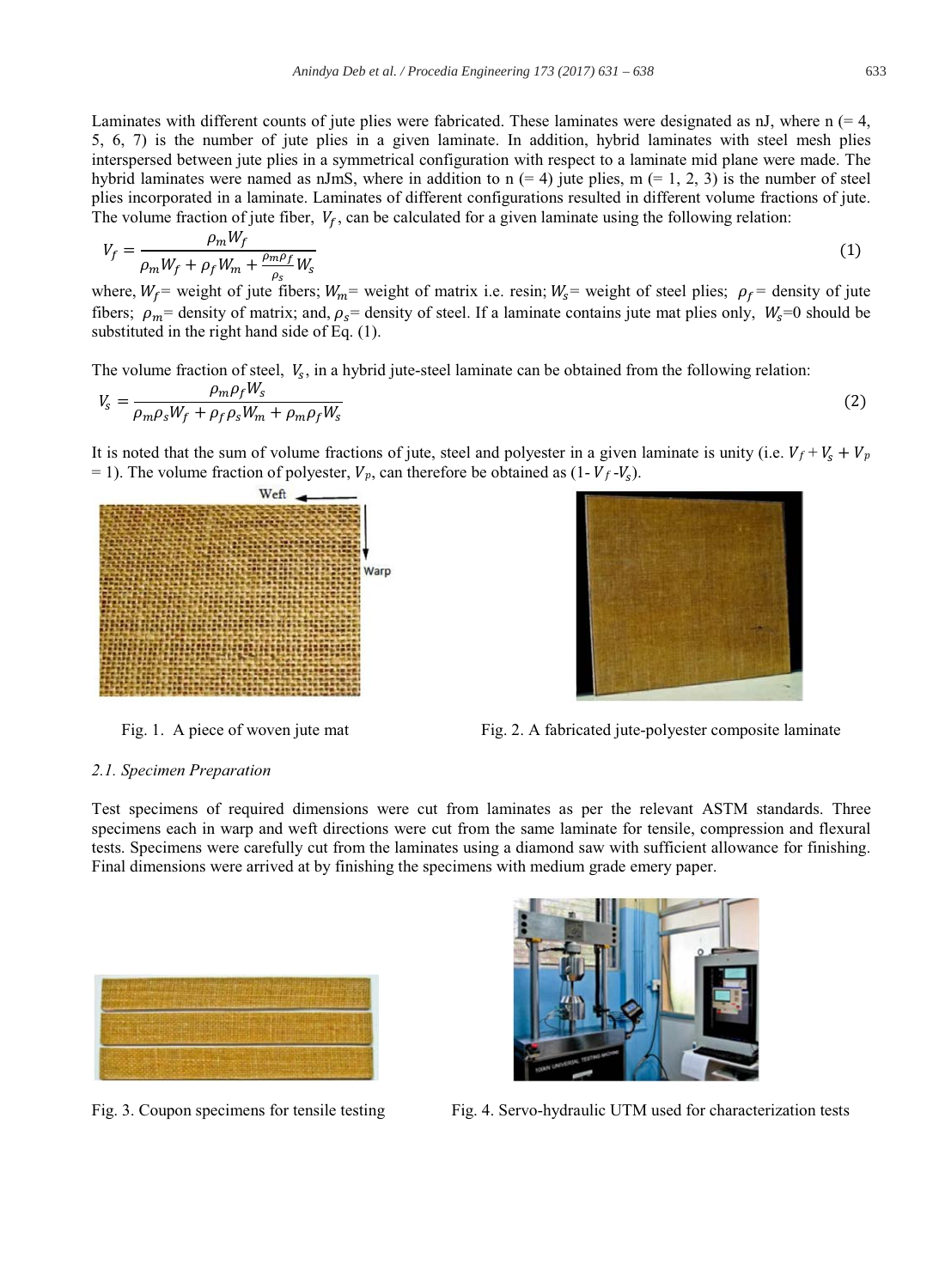#### 2.2. Tensile Testing

Tensile specimens of jute and hybrid jute composites were prepared as per the ASTM-D3039 standard. A few such samples are shown in Fig. 3. Thickness of specimens varied depending on the number of jute plies and volume fraction of jute fiber in a given laminate. Tests on specimens of jute-polyester as well as hybrid jute-steel composites were carried out using a computer-controlled servo-hydraulic Universal Testing Machine (UTM) of make BiSS, Bangalore, India, with a load cell of capacity 100 kN (Fig. 4). All tests were carried out at a crosshead speed of 1 mm/min for determining the tensile strength and stiffness of a given composite laminate.

#### 2.3. Compression Testing

UTM-based compression tests were carried out as per the ASTM-D6641 standard at a cross-head speed of 1 mm/min. According to the stated standard, a compression test specimen measured 130 mm in length and 13 mm in width, and was held in a UTM between grips with a small gage length of 12 mm to avoid buckling of the specimen during the application of compressive load in a test. Load-displacement data was collected until failure occurred in a given specimen.

#### 3. Results on Mechanical Behaviors of Laminates

Average tensile strengths of tested coupon samples of different laminate configurations mentioned earlier are presented in the form of a bar chart in Fig. 5. It can be readily seen in this figure that the tensile strength of a laminate is higher in the warp direction as compared to the weft direction. Also, there is a noticeable increase in the strength of a plain jute-polyester laminate in the warp or weft direction as the number of jute plies increased. It is quite likely that this gain in strength (50 MPa for 4J to about 70 MPa for 7J in the warp direction) was mainly due to an increase in the volume fraction  $(V_f)$  of jute fibers as the laminate thickness (3-3.5 mm) did not change appreciably while the number of jute plies was increased from 4 to 7. Fig. 5 also indicates that the presence of steel plies in a hybrid jute-polyester laminate does not lead to an enhancement of tensile strength when one or more of jute plies in the original plain jute-polyester laminate are replaced with steel plies in the hybrid laminate. The main reason for this behavior is the fact that even in a hybrid laminate, the peak load reached in a tensile test is limited by the strength of jute fibers in a woven jute mat. A benefit of hybridization, however, is the fact that the difference in strengths in warp and weft directions is perceptibly lower for a hybrid laminate as compared to a laminate reinforced with only jute mats.



Fig. 5. Tensile strengths showing higher consistency of hybrid jute-steel composite laminates

Data on standard deviation (SD) of tensile strength for multiple coupon samples extracted from a given laminate is presented in the bar chart displayed in Fig. 6. The maximum SD as a percentage of mean tensile strength (of samples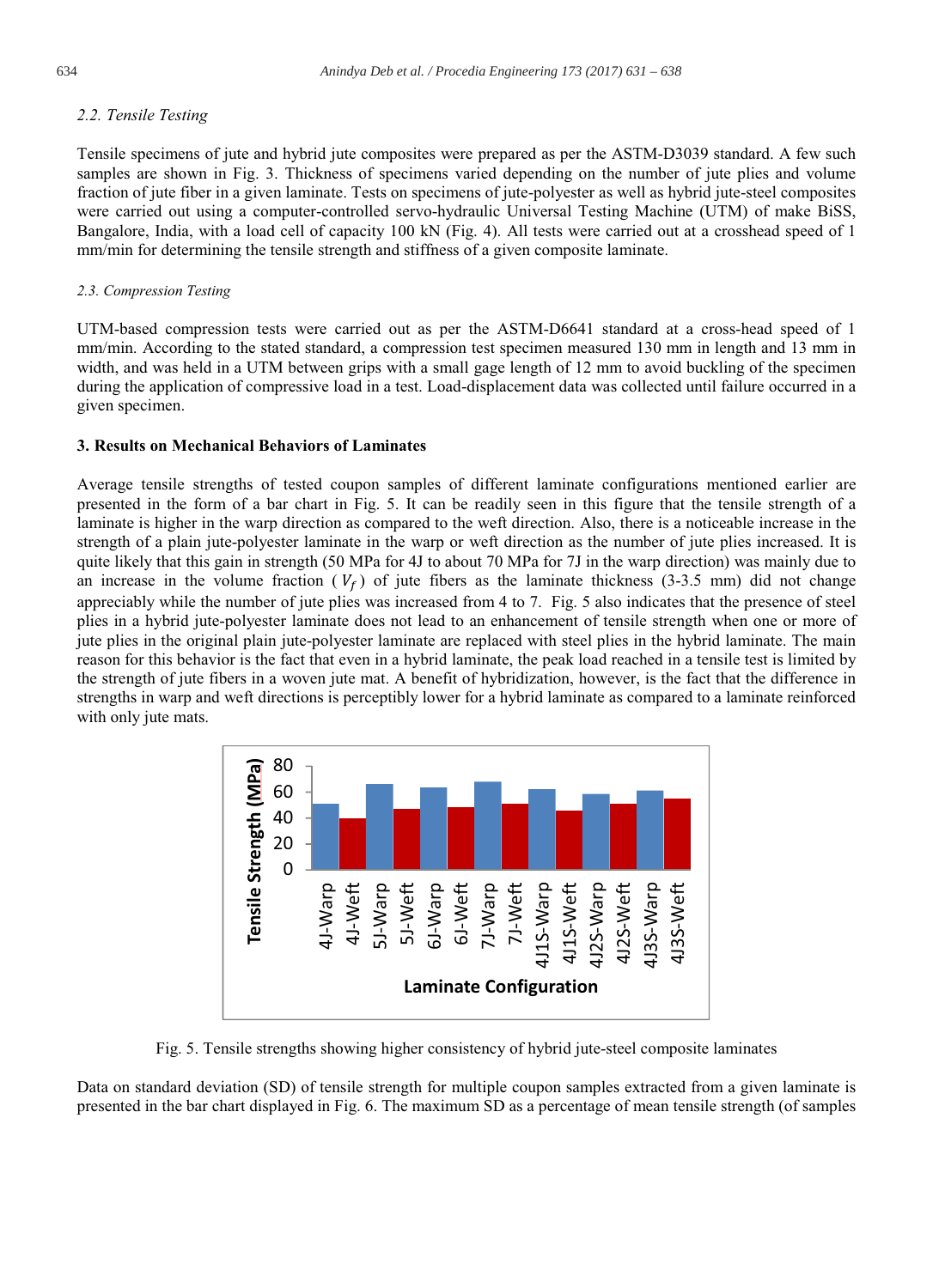tested for a given laminate configuration) is found to be around 6% only which points out to the spatial consistency of mechanical properties in a laminate.



Fig. 6. Variability of tensile strengths of samples of a given laminate configuration

Bars on tensile strengths and % values of SD given in Figs. 5 and 6 were an outcome of tensile stress versus tensile strain curves obtained in tests carried out in a calibrated UTM shown in Fig. 4. A set of typical test-based curves for the laminate types considered in the current study for warp direction is given in Fig. 7. It is clearly seen in the latter figure that each hybrid jute-steel-polyester laminate possesses a secondary strength after the initial drop in peak stress and fails at a substantively higher strain as compared to laminates with jute plies only. Thus, hybrid laminates would generally have higher energy-absorption capability as compared to purely jute ply-based laminates, and are unlikely to fail catastrophically.



Fig. 7. Stress-strain curves for jute and hybrid jute composites obtained under quasi-static tensile loading

The tensile moduli of the tested jute laminates are presented in Fig. 8. The groups of blue and mustard bars tend to indicate that tensile modulus increases with respect to (a) jute fiber volume fraction for laminates reinforced with only jute mats, and (b) combined volume fraction of jute and steel in the hybrid laminates. Unlike in the case of tensile strength which did not increase on addition of steel reinforcement, tensile modulus registered a consistently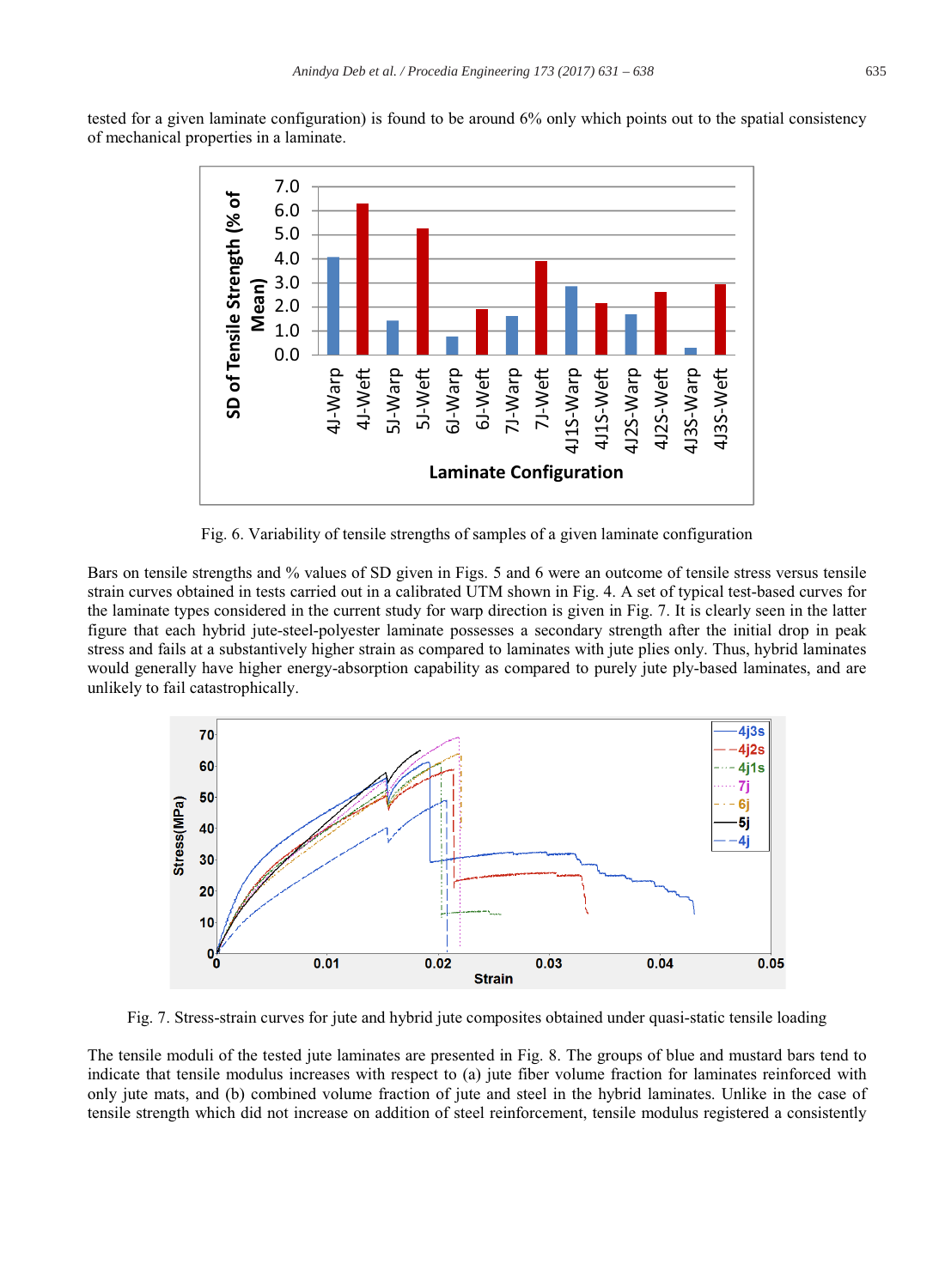higher value for hybrid laminates as compared to corresponding only jute ply-based laminates.



Fig. 8. Tensile moduli of plain and hybrid jute laminates

A picture of a compression testing specimen held between the hydraulic grips of the UTM used earlier for tensile testing is shown in Fig. 9. Additionally, a photo of a jute-polyester specimen subjected to a three-point bending test in the same UTM is given in Fig. 10.



Fig. 9. A compression specimen within grips



Fig. 10. A specimen being subjected to flexural testing

Test-based laminate compressive strengths are presented in a bar chart in Fig. 11. It is observed in this figure that compressive strength decreases with increasing fiber volume fraction (i.e. decreasing polyester volume fraction) in purely jute ply-based laminates. On the other hand, the compressive strength of a hybrid laminate is nearly same for different configurations of the laminate and is around 60 MPa.

Load-displacement curves obtained from typical flexural tests, one of which is shown in Fig. 10, are given in Fig. 12. It is noted from this figure that: for the same total number of plies, there is an increase in slope of the forcedisplacement curve for a jute-steel laminate as compared to its corresponding jute-only version. This outcome would imply that flexural modulus would potentially increase when one or more of the jute plies in a laminate is replaced with a steel ply. Additionally, it needs to be pointed out that while a plain jute composite specimen fails quickly (in a brittle manner) on reaching the peak load, the flexural load persists at a steady level subsequent to reaching the peak load in a hybrid laminate. Thus the present category of hybrid jute composite laminates is potentially a safer option compared to plain jute laminates for structural components subjected to bending loads.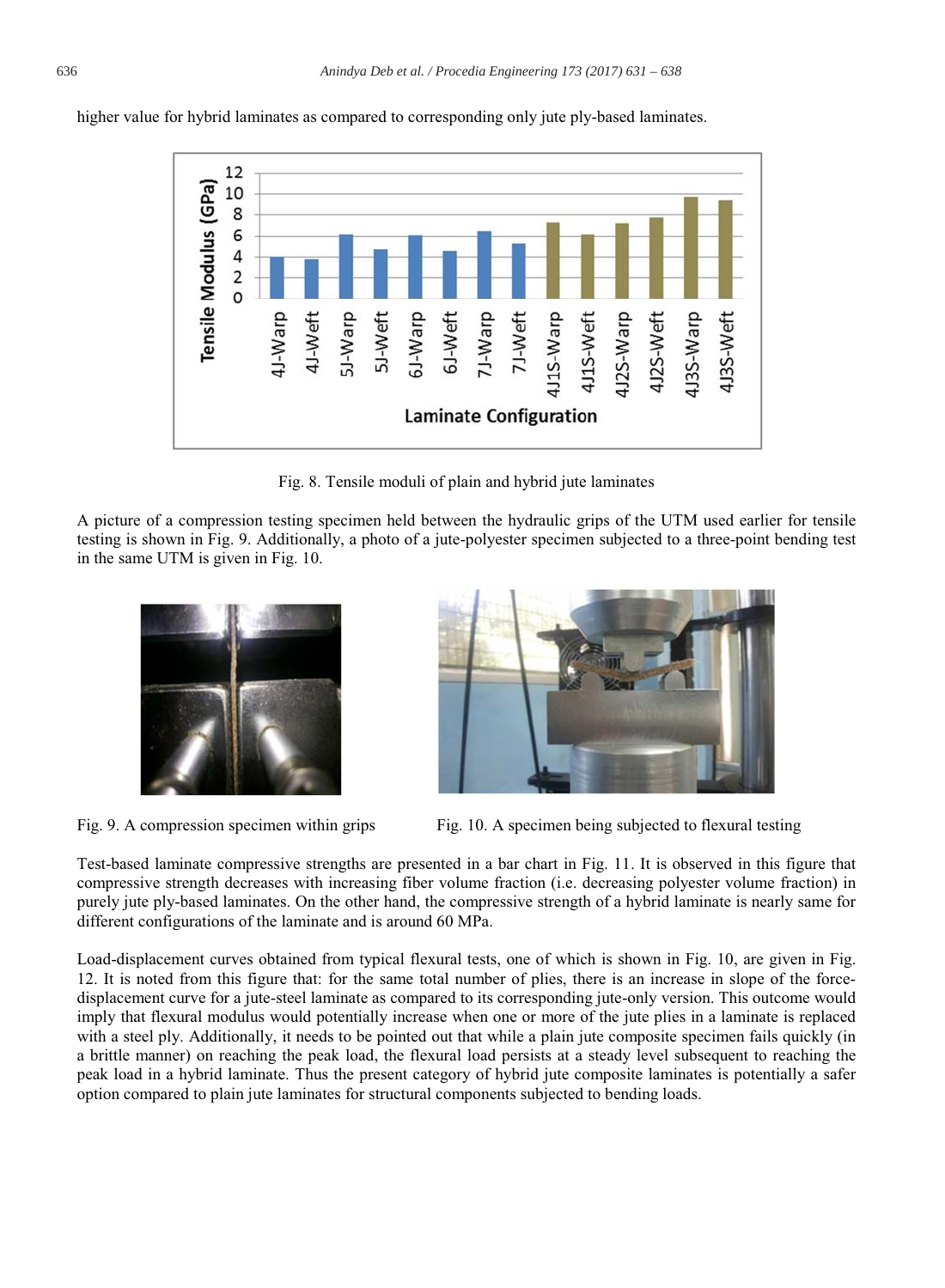

Fig. 11. Compression strengths of plain and hybrid jute laminates



Fig. 12. Load-displacement curves obtained in flexural testing of plain and hybrid jute laminates

#### 4. Effect of Moisture Absorption

Applications of natural fiber based composites such as the current jute-polyester composite can be seriously limited due to the propensity of such composites towards moisture absorption which can lead to a deterioration in mechanical properties such as tensile modulus. A limited study has been conducted here to assess the rate of moisture absorption in plain jute-polyester and hybrid jute-steel-polyester laminates.



Fig. 13. Reduction in tensile modulus due to water absorption by composite specimens

Pairs of 6J and 4J2S coupons of same dimensions as the tensile test specimens previously considered were used in the present moisture absorption study. In one each of the two types of specimens mentioned, the four cut faces